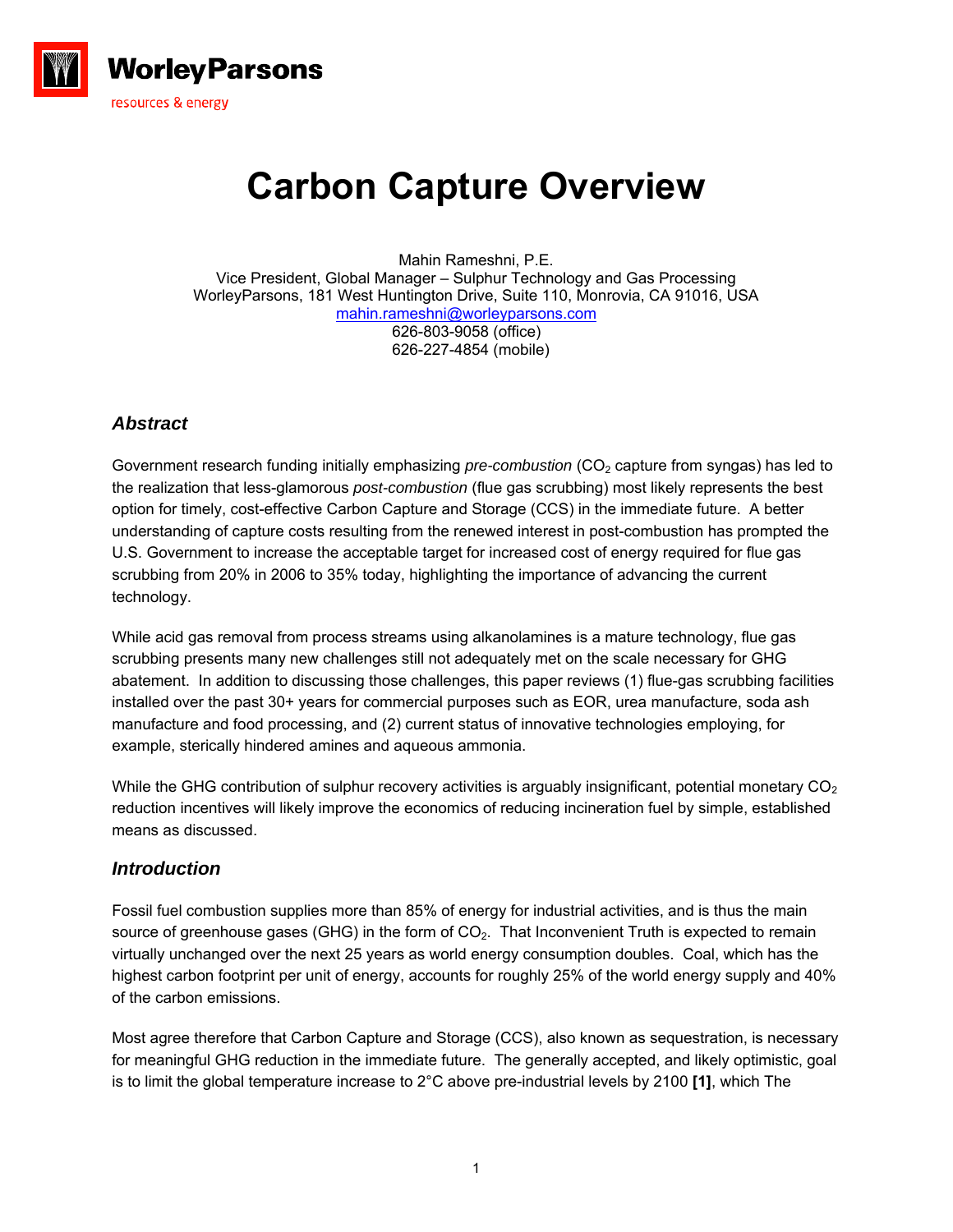

Intergovernmental Panel on Climate Change (IPCC) has estimated would require a 50-85% emission reduction from present levels by 2050, with emissions peaking no later than 2015. **[2]**

Potential pathways to sequestration are generally classified as follows:

- **•** Pre-combustion Fuel is gasified under pressure to form a mixture of  $H_2$  and  $CO_2$  known as synthesis gas ("syngas"), with  $CO<sub>2</sub>$  capture prior to combustion.
- **Post-combustion**  $CO<sub>2</sub>$  is captured from flue gas produced by low-pressure combustion of a carbonaceous fuel with air.
- Oxycombustion or Oxyfuel Fuel is combusted with essentially pure O<sub>2</sub>, rather than air, yielding a nitrogen-free mixture of  $CO<sub>2</sub>$  and water that can easily be processed to produce pure  $CO<sub>2</sub>$ .

In 2006, the US Department of Energy CCS goal was  $90\%$  CO<sub>2</sub> capture with  $99\%$  storage permanence at less than a 10% increase in the cost of energy for pre-combustion, and 20% for post-combustion. **[3]** More recently, in a disturbing – albeit realistic – trend, the allowable increase in the cost of energy for post-combustion capture has been revised upward from 20% to 35%. **[4]** 

At this point there are no clear long-term winners, but post-combustion is currently the only proven technology compatible with the world's huge investment in the fossil fuel infrastructure. Herzog makes the point that, until very recently, it had been widely expected that IGCC (Integrated Gasification Combined Cycle) power plants with pre-combustion capture would offer the most cost-effective path forward for CCS. In early 2007, for example, there were more than a dozen IGCC project proposals in the US alone. Due in part to dramatic capital cost increases for all technologies, few IGCC proposals survive today, and most new power plants in the developing world continue to be coal-fired. This has stimulated a re-examination of post-combustion capture and belated expansion of R & D funding by the US Government. **[5]**

A generally perceived advantage of post-combustion capture systems is that they are installed downstream of the steam generation system, and thus separate from the power block where the electricity is generated. The implication is that (1) existing plants are easily retrofitted (contingent on plot space), and (2) if the capture system encounters difficulty the power plant can continue to operate while the  $CO<sub>2</sub>$  is vented to atmosphere. In contrast, for example, a pre-combustion system such as IGCC may have to be idled while capture equipment is down.

The flip side of that coin is that sophisticated heat integration with the power plant is crucial to the energy optimization necessary to temper worldwide economic impact. Retrofitting older plants of obsolete technology will require more than a simple bolt-on, and in many cases entirely new power plants may make economic sense. This is the consensus in the UK, for example, where many coal-fired power plants are 30-40 years old.

Historically, the motivation for  $CO<sub>2</sub>$  capture from flue gas was to satisfy commercial markets such as enhanced oil recovery (EOR), food processing, urea production and carbonation of carbonate brines to precipitate sodium bicarbonate for soda ash production. Herzog points out that the primary difference in CO2 capture for commercial markets vs. sequestration is the role of energy. **[6]** In the former case,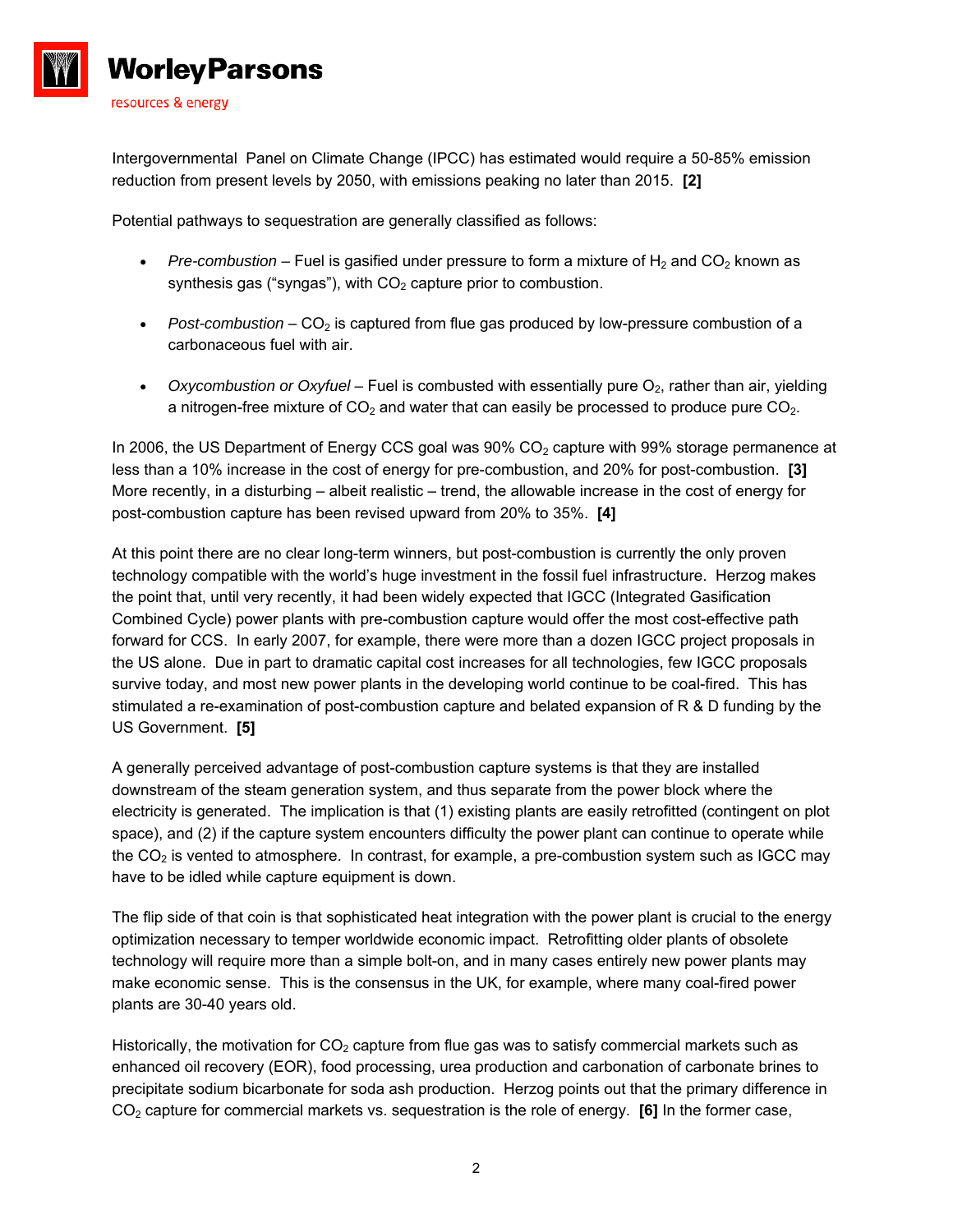

energy is a commodity whereby the only concern is its price for the sake of comparing economic alternatives. In the latter case, however, the decision to capture  $CO<sub>2</sub>$  has been made with the recognition that energy usage will increase, and the conviction that the cost, however onerous, is warranted.

 $CO<sub>2</sub>$  capture for the sake of sequestration thus requires more emphasis on reducing energy inputs than the traditional commercial process. One such metric is the concept of the "energy penalty" or "parasitic power demand." Say, for example, a power plant consumes X BTU/hr to export 500 MW of electricity. If the same plant retrofitted for  $CO<sub>2</sub>$  capture continues to consume X BTU/hr but now has only 400 MW to export after satisfying the energy demand of the capture facility, the energy penalty is 20%.

The other cruel irony is that energy consumption required for  $CO<sub>2</sub>$  capture generates additional  $CO<sub>2</sub>$ . It is thus important to maintain the distinction between  $CO<sub>2</sub>$  captured and  $CO<sub>2</sub>$  avoided, where the latter will invariably be less. Conversely, it follows that the cost/ton avoided is always greater than cost/ton captured. (Figure 1) The mitigation cost/ton CO<sub>2</sub> avoided is the key value with which the permit price for a cap-and-trade system should thus be compared.



**Fig. 1 -**  $CO<sub>2</sub>$  captured vs.  $CO<sub>2</sub>$  avoided

Rochelle et al conclude that the total energy consumption for post-combustion capture can be 15-45% of the power plant fuel requirement, depending on the process configuration and energy integration. 15% is expensive but tolerable; 45% is prohibitive. With the addition of capital costs the total annualized cost of sequestering CO<sub>2</sub> is expected to be on the order of US\$50/ton of CO<sub>2</sub> [7], give or take 50%.

# *Challenges of Flue Gas Scrubbing*

While technologies for gas sweetening and syngas purification using alkanolamines, for example, have been optimized over the past 80 years, the practical large-scale recovery of  $CO<sub>2</sub>$  from flue gas poses a whole new set of challenges. Candidate processes must be active at low  $CO<sub>2</sub>$  partial pressure and tolerate  $O_2$  and NO<sub>x</sub>. Flue gases from coal-fired boilers also contain SO<sub>x</sub>, soot, fly ash and sometimes mercury which must be dealt with. Design issues relevant to  $CO<sub>2</sub>$  recovery processes in general and to amine processes in particular are discussed below. **[8]**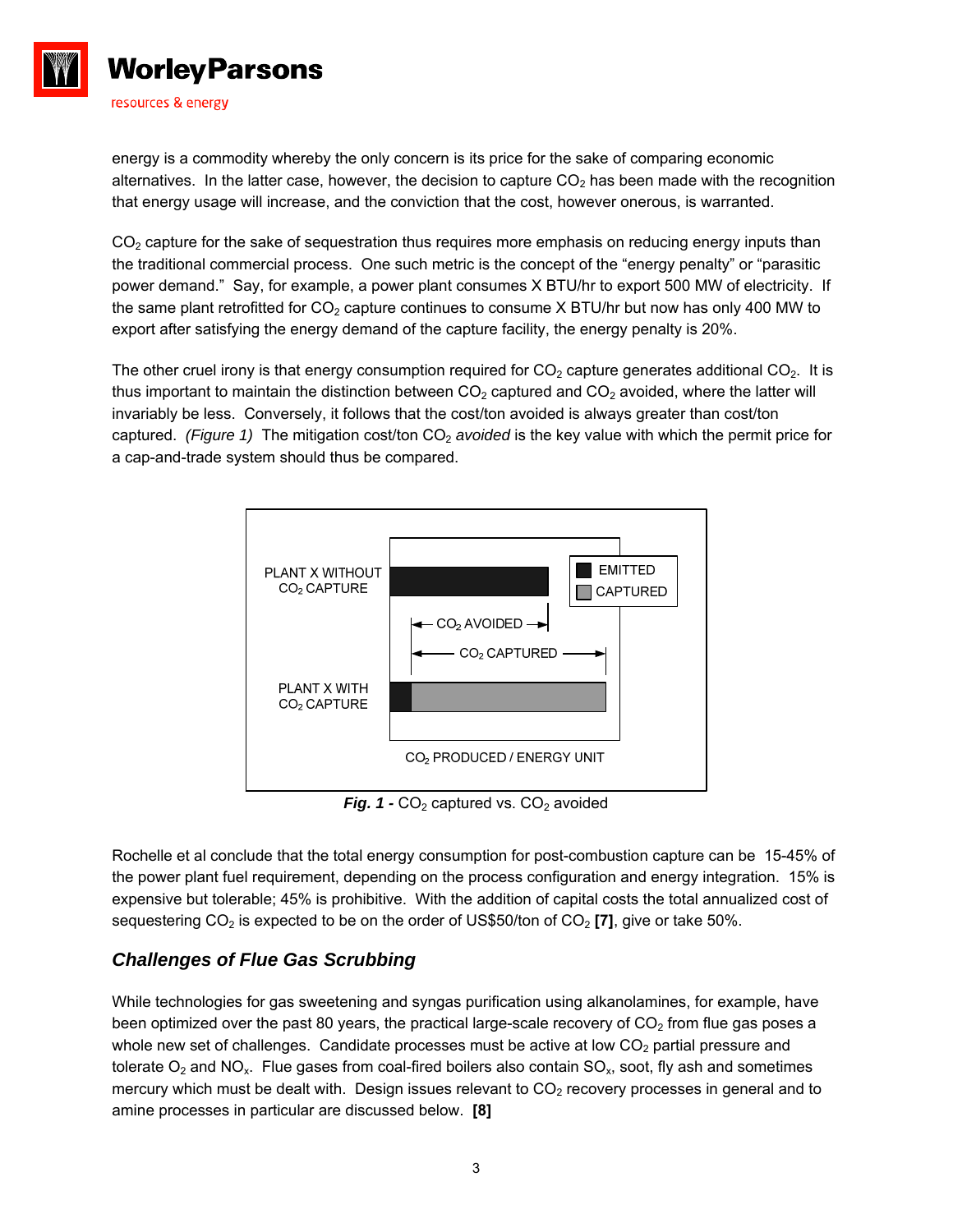

- Low CO<sub>2</sub> Partial Pressure Flue gases from power plants have very low CO<sub>2</sub> partial pressures because they are typically available at or near atmospheric pressure with 3-15 vol-%  $CO<sub>2</sub>$ . Many established acid gas treatment processes operate at elevated pressure and cannot remove  $CO<sub>2</sub>$ to less than  $\sim$  0.1 bara ( $\sim$  1.5 psia) partial pressure. Commercial absorbents active enough for flue gas scrubbing have typically been primary amines such as MEA. Flue gas capture economics are usually favored by coal-firing due to better efficiencies inherent with the higher  $CO<sub>2</sub>$  content.
- *Regeneration Energy –* Absorption processes effective at low pressure are those with high reaction energies that require the most regeneration energy. The design challenges are to minimize regeneration energy by selecting a solvent with a relatively low reaction energy, and to use low-value heat sources to provide this energy.
- *Oxygen* O<sub>2</sub> can cause corrosion and solvent degradation. While inhibitors have been reasonably effective in mitigating these effects, the need for continuous removal of unavoidable solution contaminants adds to the cost.
- $SO<sub>x</sub>$  Flue gases can contain significant concentrations of  $SO<sub>2</sub>$  unless natural gas or low sulphur fuels are being fired.  $SO<sub>2</sub>$  reacts irreversibly with most amines to form undesirable contaminants. It is usually less expensive to pre-scrub flue gas to no more than 10 ppmv  $SO<sub>2</sub>$  than to accept the solvent losses or reclaiming costs. Coal-fired boilers produce the highest concentrations of  $SO<sub>2</sub>$  – often 300-5000 ppmv – but even oil firing can produce 100 ppmv  $SO<sub>2</sub>$ . The limestone or wet lime FGD systems in large power boilers today can achieve reductions to  $\sim$  35 ppmv SO<sub>2</sub>, but further reduction to 10 ppmv typically requires secondary treatment with caustic soda solution in a spray scrubber. Below ~ 340°C (~ 640°F), SO<sub>3</sub> reacts with water to form sulphuric acid vapor (H<sub>2</sub>SO<sub>4</sub>) which will then condense to form aerosols as the flue gas is cooled. Less than one-third of the acid mist may be removed by the  $SO<sub>2</sub>$  scrubbing system unless a special mist eliminator is used. Any acid not captured will result in amine contamination with heat-stable salts.
- $NO<sub>x</sub>$  NO<sub>2</sub> tends to form heat-stable amine salts similar to SO<sub>2</sub>. However, NO<sub>x</sub> is nominally 5-10% NO2 and 90-95% NO, where the latter has no such adverse impact. It is often cheaper to remove the amine salt than the  $NO<sub>2</sub>$ .
- *Fly Ash –* Fly ash in the absorption solvent may cause foaming in the absorber and stripper, equipment fouling, erosion, crevice corrosion, and increased solvent loss through chemical degradation and physical association with removed sludge. A coal-fired boiler flue gas has a typical loading of 2 grains of fly ash per dry standard cubic foot (gr/dscf), equating to  $\sim$  2 tons of fly ash per 100 tons of  $CO<sub>2</sub>$ . It is recommended that the loading be reduced to 0.0056 gr/dscf, requiring a removal efficiency of  $\sim$  99.7%. Particulates should be removed upstream of the SO<sub>2</sub> scrubber.
- *Soot –* Soot from firing gas or very light fuel oils will typically pass through the amine absorber without adverse impact. However, soot from heavy fuel oil can stabilize amine aerosols in the absorber offgas not captured by the water wash, thus requiring special mist eliminators.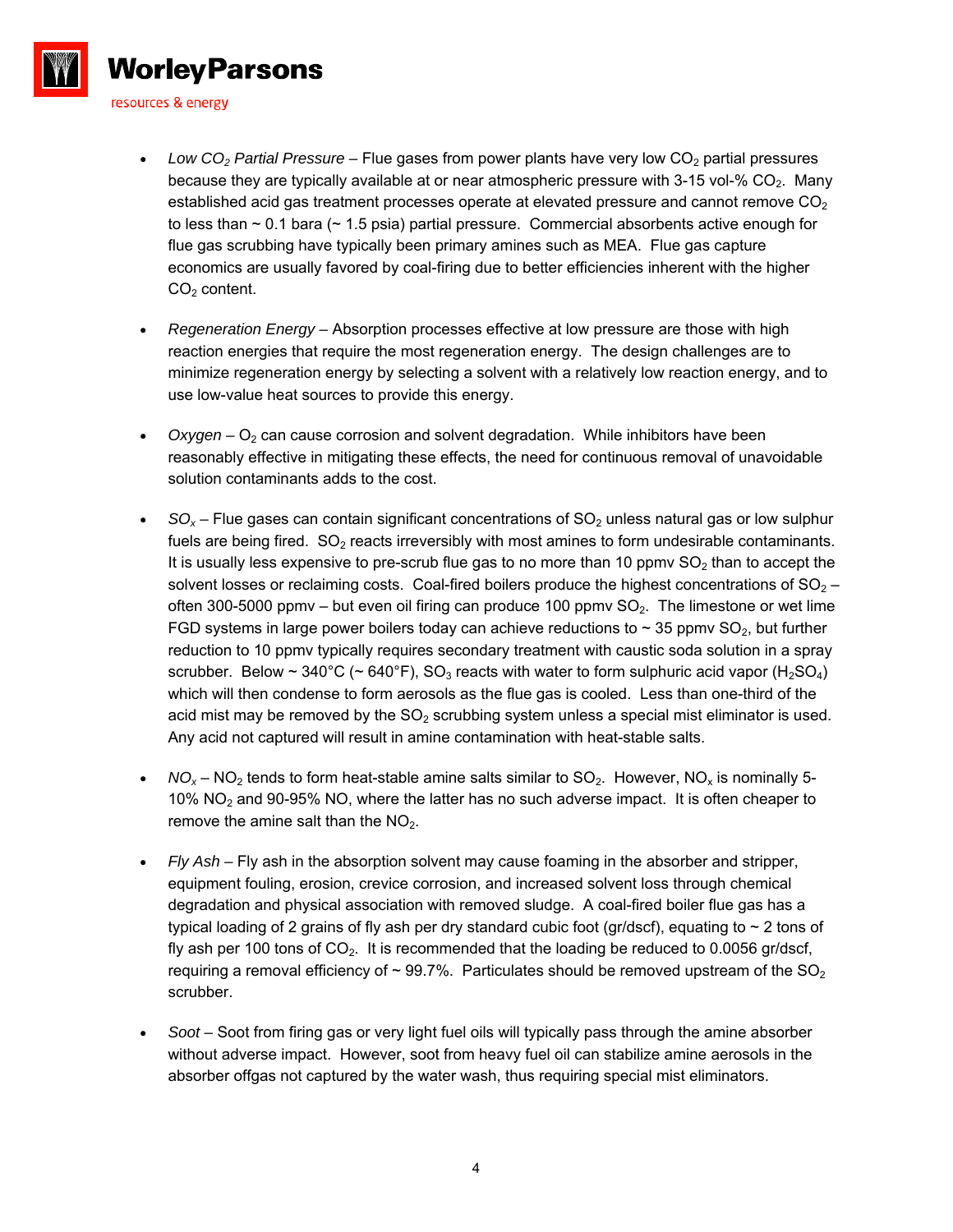

 *Temperature –* Flue gas temperatures must typically be cooled to 30-60°C (86-140°F) for acceptable absorption efficiency. This is accomplished in the  $SO<sub>2</sub>$  scrubber, if existing, or otherwise in a direct contact water cooler or "quench tower." The cooled flue gas is watersaturated, and relative gas temperatures in/out of the absorber will thus determine solvent water balance, whereby an inlet temperature lower than the outlet results in water loss, and an inlet temperature higher than the outlet results in water gain. Typically, the inlet gas temperature is equal to the lean solvent temperature, nominally resulting in water balance, or greater than the lean solvent temperature, resulting in water gain which is easily balanced by purging regenerator reflux and thus also avoiding potential accumulation of surfactants conducive to foaming.

Dissolved iron and copper are known to catalyze MEA degradation with the production of NH<sub>3</sub>. Dissolved iron is of course a common corrosion product, and dissolved copper may be added to inhibit corrosion. EDTA is a mild inhibitor of iron catalysis and strong inhibitor of copper catalysis. However, EDTA is a chelating agent which may also increase corrosion by dissolving protective layers of ferric corrosion products. **[7]** 

#### *WorleyParsons Historical Practice*

WorleyParsons amine or similar flue gas scrubbing system is shown in *Figure 2*. Clean flue gas is contacted with lean solvent in a packed contactor at 0-5 barg ( $\sim$  0-70 psig) and 30-60°C (86-140°F). Solvent vapor and mist is capture by a downstream water wash.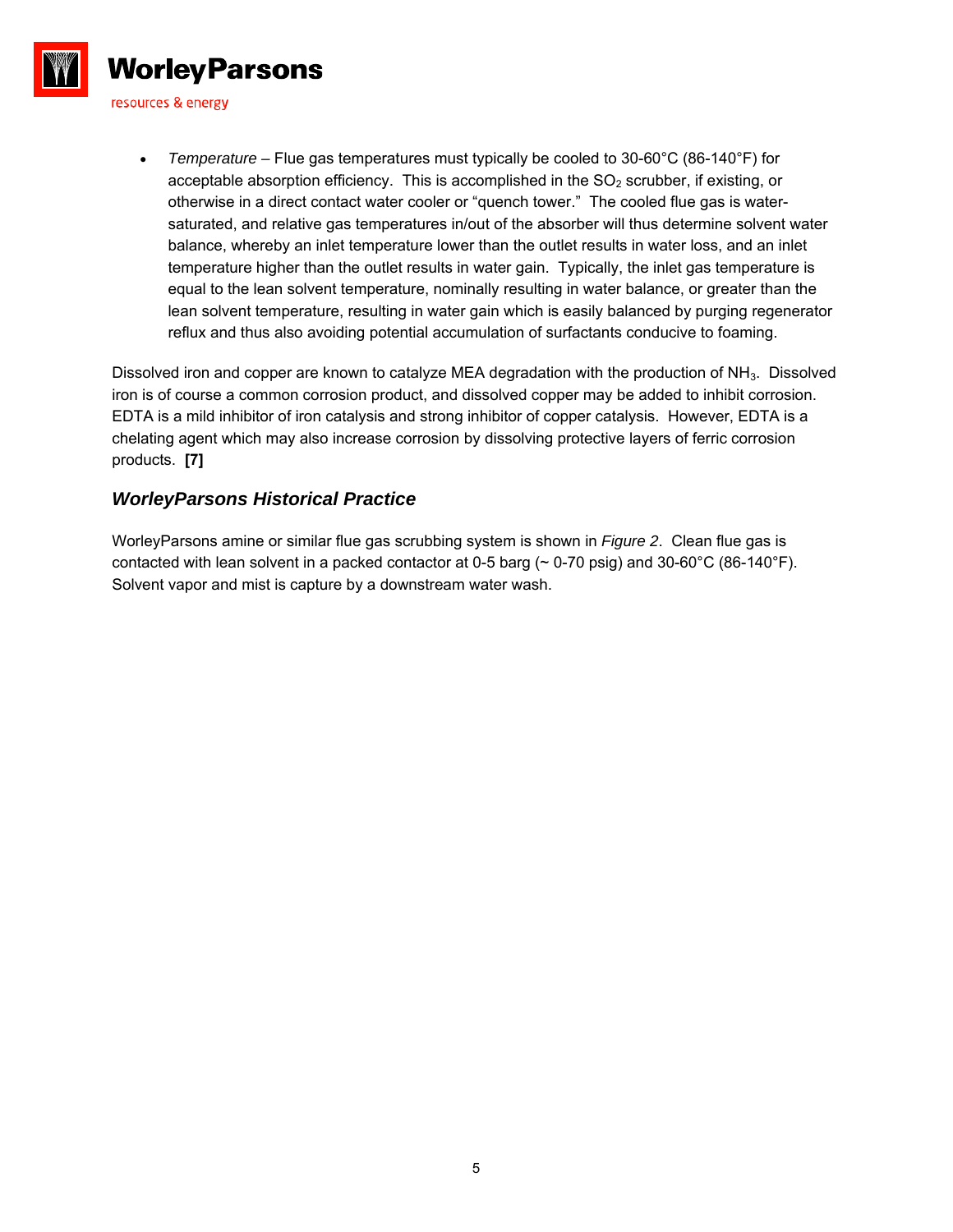



*Fig. 2 - WorleyParsons absorption / regeneration process* 

Rich absorber bottoms is returned to the regenerator via lean/rich (cross) exchangers which preheat the regenerator feed while cooling the bottoms. In the regenerator reboiler, indirect heating with LP (40-60 psig, ~ 3-4 barg) steam, heat transfer fluid or fuel firing turns some of the water in the solvent to steam. As that steam passes up through the tower, some is condensed to further raise the solvent temperature (sensible heat) and satisfy endothermic heat of desorption (latent heat), and the balance serves as a carrier gas to promote stripping by reducing the  $CO<sub>2</sub>$  partial pressure.

At normal amine concentrations, reboiler process temperatures correspond to the boiling point of water, as determined by the pressure. Higher tube skin temperatures directionally increase amine degradation. Consequently, regenerator overhead pressures are typically limited to  $\sim$  1.5 barg ( $\sim$  20 psig) to nominally limit tube skin temperatures to 280°F (138°C). Since tube skin temperatures are seldom known, the corresponding rules-of-thumb are to limit the (1) bulk process temperature to 260°F (127°C), and (2) steam temperature to 285°F (141°C).

Regenerator overhead vapors are cooled to 50°C (122°F) to condense most of the stripping steam, most or all of which is refluxed to the tower. Often a reflux slipstream is purged to maintain water balance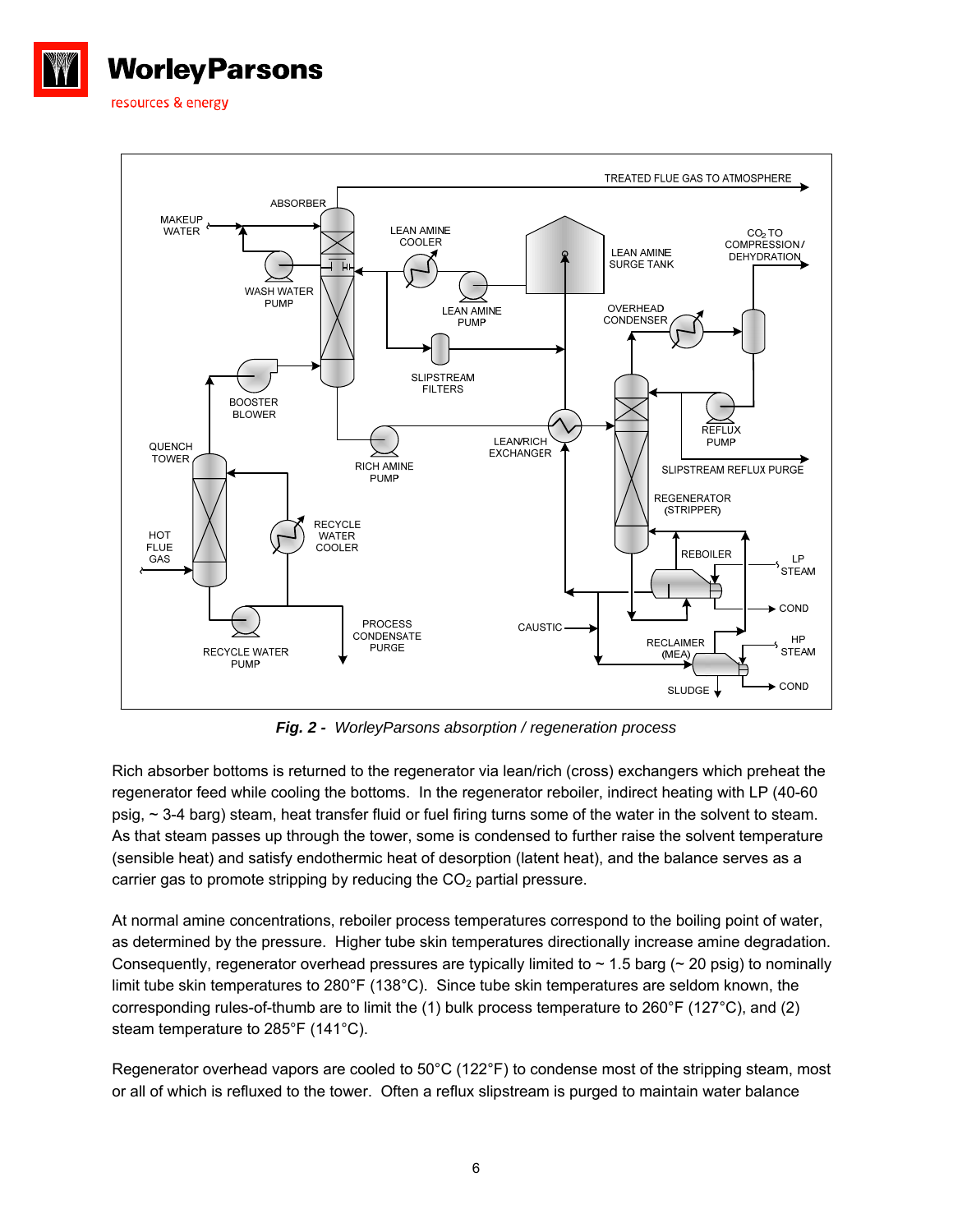

and/or limit the buildup of contaminants such as  $NH<sub>3</sub>$  and surfactants, both likely products of amine degradation. For the sake of a conservatively low target,  $NH<sub>3</sub>$  buildup is typically limited to 1 wt-%. Increased NH<sub>3</sub> levels proportionally increase  $CO<sub>2</sub>$  co-absorption, directionally increasing reflux corrosivity and required regeneration heat. Surfactants tend to promote foaming, often resulting in unstable tower operation due to flooding.

Reflux is normally returned to the tower via two to four rectification, or wash, trays above the rich amine feed point to knock down entrained amine, thus avoiding solvent loss in the reflux purge. Unlike hydrocarbon fractionation towers, for example, the reflux stream has minor impact on tower heat balance, and wide variations in reflux rates are thus possible without adverse impact on tower operating stability.

Lean amine from the lean/rich exchanger(s) is further cooled to optimum absorber temperatures of 30- 50°C (86-122°F). A cool lean amine slipstream is typically filtered to remove microscopic particulates entrained in the flue gas and/or the products of corrosion. Particulate filtration is usually followed by a fixed bed of granular activated carbon to remove surface active amine degradation products conducive to foaming. In some cases, slipstream reclaiming is practiced whereby heat stable salts and other contaminants are removed by ion exchange, distillation or electrodialysis.

Pilot-scale tests and modeling efforts reportedly suggest that operating an amine stripper at a vacuum can achieve a 5-10% reduction in energy use per unit of  $CO<sub>2</sub>$  captured, including allowance for extra compression. **[3]** 

Amines have been used for  $H_2S$  and  $CO_2$  removal from gas streams in the chemical and oil industries for over 80 years, and the technology is consequently mature within that context. During 1978-2000, at least a dozen commercial  $CO<sub>2</sub>$  capture plants were commissioned worldwide, ranging in size from 90 to 1200 ton/day CO<sub>2</sub>. **[9] In** comparison, a 500-MW coal-fired power plant will generate 5500 ton/day of CO<sub>2</sub>. Virtually all utilized 20-30% MEA, inhibited or otherwise.

- The first noteworthy capture plant is currently the largest. In 1978, Kerr-McGee and ABB Lummus installed a 20% MEA system to capture 600 ton/day  $CO<sub>2</sub>$  from boilers firing a mix of coal and petroleum coke at Kerr-McGee's soda ash plant in Trona, California USA. Sub-surface brines from a mineral-rich dry lake bed, Searles Lake in the Mojave Desert, are carbonated to precipitate sodium bicarbonate. Prior to flue gas capture,  $CO<sub>2</sub>$  was generated by calcining limestone trucked in daily from a quarry 30 miles away.  $CO<sub>2</sub>$  capacity has since been increased to 800 ton/day. The plant is currently operated by IMC Global Inc.
- The largest plant to date recovered 1200 ton/day  $CO<sub>2</sub>$  from natural gas flue gas for EOR in Lubbuck, Texas USA. It only operated two years, 1982-84, before being shut down when low crude oil prices rendered EOR uneconomical.
- The Mitchell Energy Bridgeport, Texas USA plant similarly recovering  $\sim$  500 ton/day CO<sub>2</sub> for EOR during 1991-99 was noteworthy in the lengths taken to protect the MEA from  $O_2$  and NO<sub>2</sub>. Residual  $O<sub>2</sub>$  in the combined refinery flue gas streams from fired heaters, internal combustion engines and gas turbines was consumed by sub-stoichiometric combustion of natural gas with waste heat steam recovery, followed by catalytic reduction of  $NO<sub>x</sub>$  to  $N<sub>2</sub>$  and CO shift to CO<sub>2</sub>. It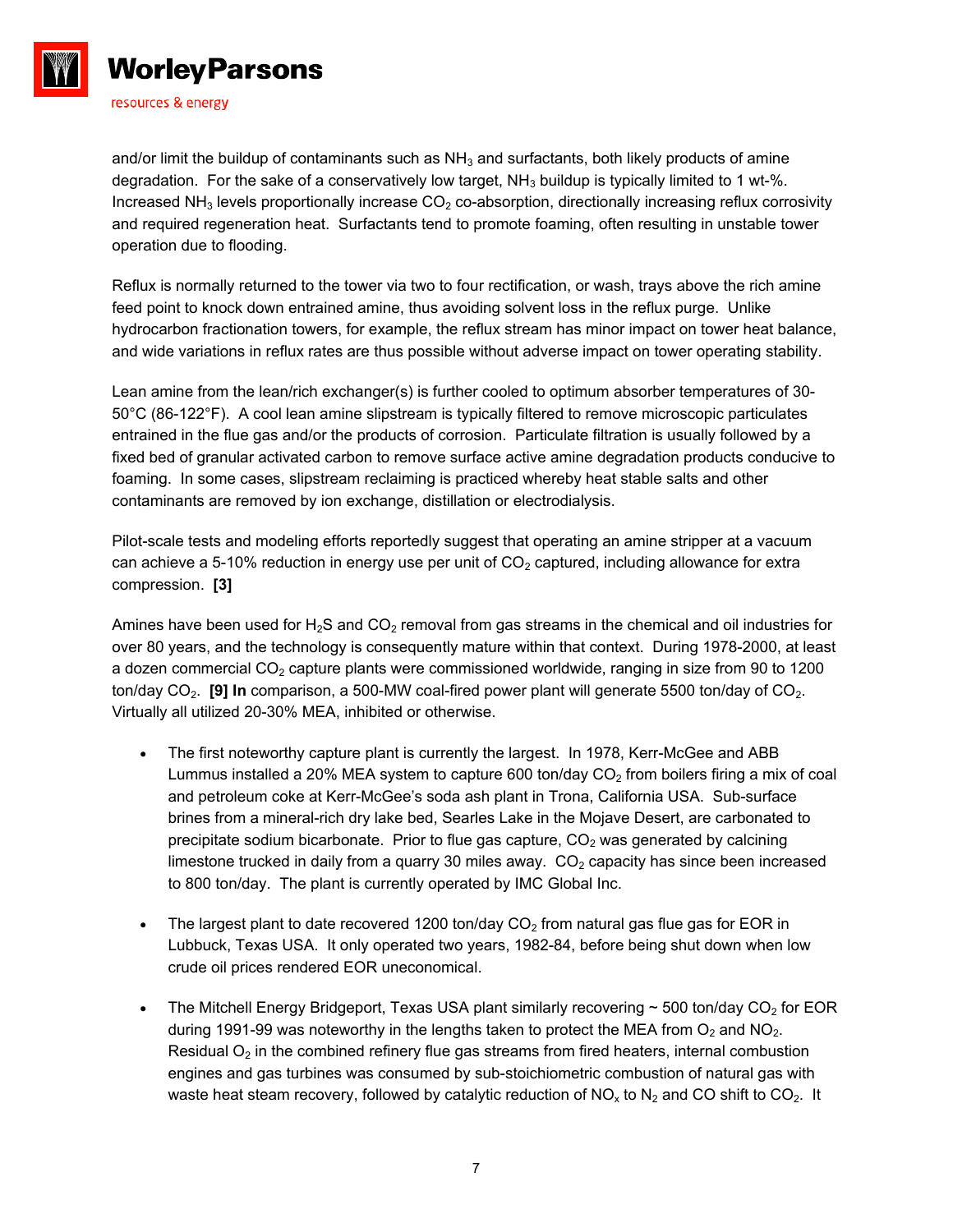

was considered a technical and commercial success, and again was only shut down when low crude prices rendered EOR uneconomical. **[10]** 

Dow Chemical and Union Carbide developed corrosion-inhibited 30 wt-% MEA processes for recovery of CO<sub>2</sub> from flue gas in the 1970's and 1980's primarily for EOR. When crude oil prices collapsed in 1986, the EOR market disappeared and these licensors became less active. In 1989, Fluor Daniel purchased the Dow Chemical GAS/SPEC FT-1 technology, which it renamed Econamine FG. It was reportedly capable of 85-95% recovery of 99.95+% pure  $CO<sub>2</sub>$  product (dry basis). Fluor Daniels' second generation Econamine FG Plus technology, introduced in 2003, claims significant reduction in energy consumption, but at the expense of increased complexity and, hence, capital cost. **[11]** 

#### *Steric Hindrance*

There two fundamental mechanisms for the reaction of primary / secondary amines (e.g.; MEA/DEA) with  $CO<sub>2</sub>$  as follows, where the indicated amine (R-NH<sub>2</sub>) happens to be primary:

| Carbamate route:   | $2$ R-NH <sub>2</sub> + CO <sub>2</sub> $\leftrightarrow$ R-NH <sub>3</sub> <sup>+</sup> + R-NH-COO <sup>-</sup> | (1) |
|--------------------|------------------------------------------------------------------------------------------------------------------|-----|
| Bicarbonate route: | $R-NH_2 + CO_2 + H_2O \leftrightarrow R-NH_3^+ + HCO3$                                                           | (2) |

Because tertiary amines such as MDEA are limited to reaction 2, absorption rates at low  $CO<sub>2</sub>$  partial pressures are relatively slow as limited by  $CO<sub>2</sub>$  hydrolysis to carbonic acid.

With common primary / secondary amines such as MEA/DEA, reaction 1 prevails to form a stable carbamate, requiring two moles of amine per mole of  $CO<sub>2</sub>$  and thus limiting solution capacity to nominally 0.5 mole/mole CO<sub>2</sub>/amine. However, unstable carbamates will hydrolyze, advantageously, to the bicarbonate, requiring only one mole of amine per mole of  $CO<sub>2</sub>$  for a theoretical solution capacity of 1 mole/mole CO<sub>2</sub>/amine.

Sterically hindered amines such as 2-amino-2-methyl-1-propanol (AMP) and piperazine (a cyclic diamine having the molecular formula  $C_4H_{10}N_2$ ) belong to a special class of primary / secondary amines with bulky groups attached to the nitrogen atom of the amine molecule so as to partially shield the amine group from the reacting acid gas. Carbamate stability is thus reduced without significantly compromising reactivity, essentially combining the higher reaction rates of primary / secondary amines with the higher solvent capacity and lower regeneration heat of tertiary amines. Sterically hindered amines arguably appear poised to become the leading technology for  $CO<sub>2</sub>$  capture.

Addition of piperazine and its derivatives (e.g.; hydroxyethyl and hydroxypropyl piperazine) have been shown to significantly improve  $CO<sub>2</sub>$  reaction rates for amine and carbonate solutions in general, including MEA. They show particular promise as promoters for MDEA and potassium carbonate  $(K_2CO_3)$ , which have low regeneration heats but otherwise insufficient reactivity for efficient CO<sub>2</sub> absorption at low partial pressures. Piperazine is more stable than MEA and is reclaimable by distillation under pressure, as in combination with MEA.

Since 1990, the Kansai Electric Power Co. (KEPCO) and Mitsubishi Heavy Industries, Ltd. (MHI) have jointly conducted research and development of new technology for  $CO<sub>2</sub>$  recovery from power plant boiler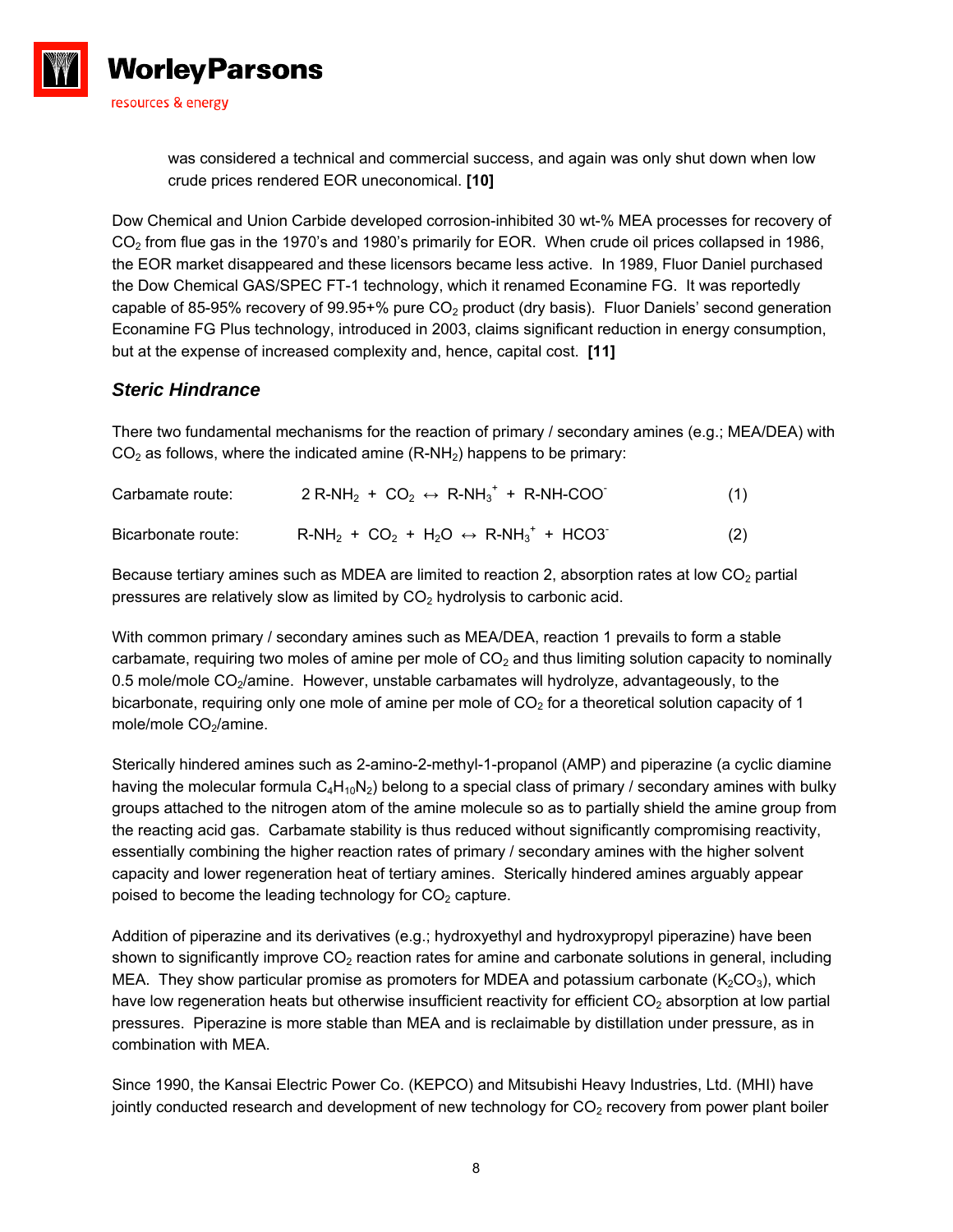

flue gas and gas turbine exhaust using patented proprietary sterically hindered amines designated KS-1, KS-2 and KS-3. Compared with MEA, KS-l is claimed to require 20% less regeneration heat with less corrosion and amine degradation. **[6]** The first commercial MHI KM-CDR (Kansai Mitsubishi Carbon Dioxide Recovery) Process plant was commissioned in Malaysia in 1999 where flue gas containing 8 vol- % CO<sub>2</sub> is being treated with 90% recovery. Four commercial KM-CDR units for gas-fired plants have been built, with four more under construction. Pilot tests are currently being conducted on coal-fired flue gas. **[5]** 

Suda has studied the savings from thermal integration of a  $CO<sub>2</sub>$  recovery processing the entire flue gas stream with a 600 MW, LNG-fired boiler. When the  $CO<sub>2</sub>$  recovery unit (1) uses steam extracted from the low pressure steam turbine to reboil the stripper, (2) preheats boiler feed water using the stripper overhead cooler, and (3) uses the KS-1 proprietary amine with a regeneration energy 12% lower than MEA, the steam demand of the  $CO<sub>2</sub>$  recovery unit reportedly drops from 20% to 7.3% of the total usable power plant steam enthalpy – a 65% energy savings. **[8]** 

Cansolv Technologies Inc. was founded in 1997 as a Union Carbide spin-off to commercialize its regenerable  $SO<sub>2</sub>$  scrubbing system. The first Cansolv  $SO<sub>2</sub>$  plants were commissioned in 2002. As of September, 2008, there were ten in operation with ten scheduled to be commissioned by the end of 2010. Cansolv was subsequently acquired by Shell Global Solutions International BV, a member of the Royal Dutch Shell group, in November, 2008.

Since 2000, R & D focus has been on developing high performance solvents for  $NO_x$ , mercury and  $CO_2$ . Cansolv now offers a  $CO<sub>2</sub>$  capture process using proprietary tertiary amine formulations, likely promoted with piperazine and/or its derivatives. Absorption rates comparable to MEA are claimed, with a 40% reduction in regeneration energy. In addition to very low degradation rates compared with MEA, degradation products retain scrubbing capacity. Two demonstration plants have been built – one in Montreal, Canada, for capture from natural-gas-fired flue gas, and one in Virginia, USA, for capture from coal-fired flue gas. **[5]**

The solvent can also reversibly absorb  $SO_2$  and  $NO_2$ , the recovery of which can be integrated with  $CO_2$ capture. *(Figure 3)* In December, 2009, Shell announced that Cansolv will design and provide an integrated  $SO_2$ -CO<sub>2</sub> demonstration plant to recover 50 tonne/day of CO<sub>2</sub> from flue gas at RWE power's Aberthaw coal-fired power station in Wales. The plant is expected to be commissioned in early 2011 and operate for two years.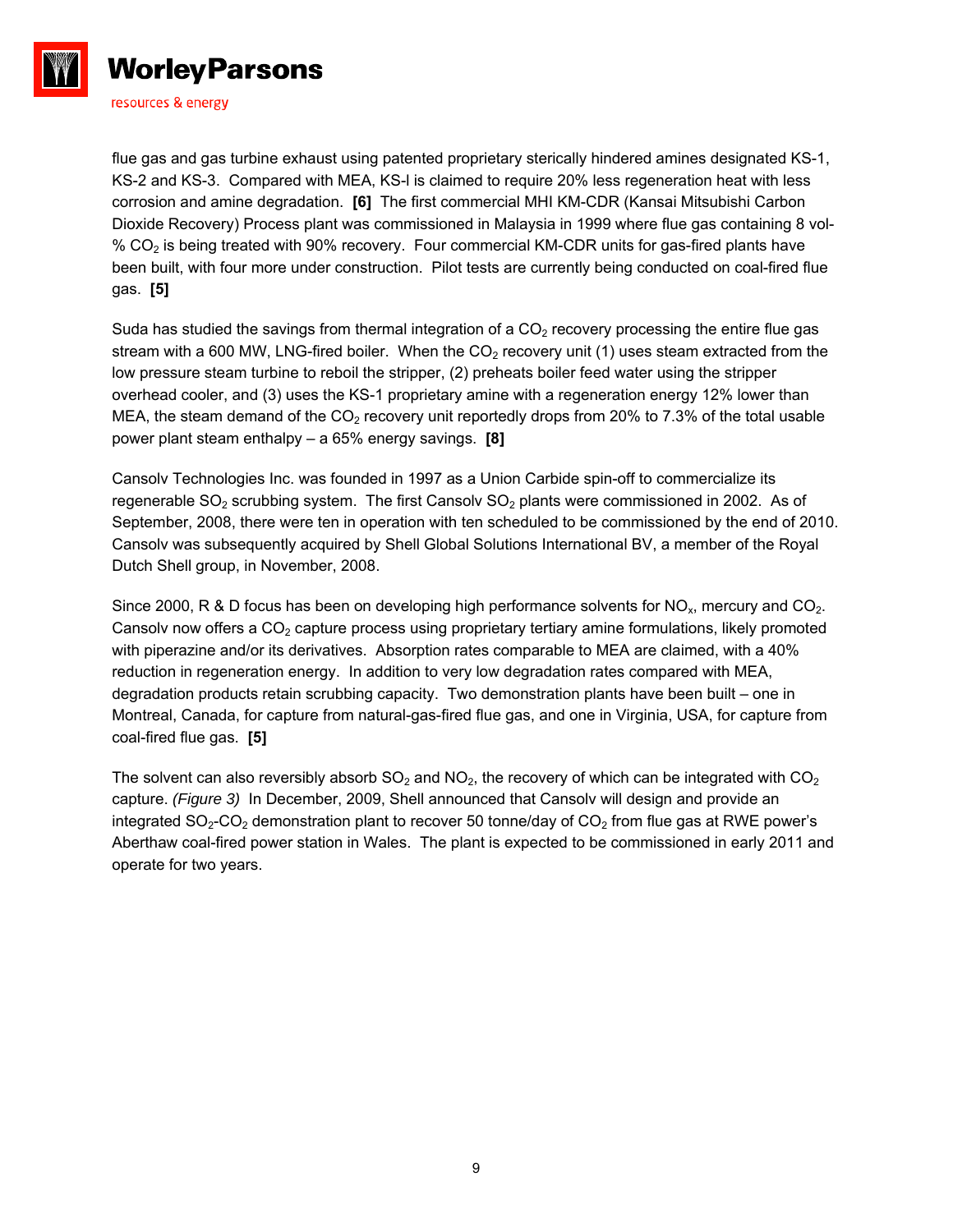



**Fig. 3 - Cansolv Integrated**  $SO_2$ **-CO<sub>2</sub> Capture** 

In order to optimize the balance between capital cost and operating cost for a given facility, Cansolv now offers two variants of its second generation  $CO<sub>2</sub>$  capture solvent – DC-103 and DC-103B. DC-103 is kinetically slower, thus requiring a larger absorber, but requires less regeneration heat. DC-103 thus favors operating cost, while DC-103B favors capital cost.

PSR solvents developed at the University of Regina, Saskatchewan, Canada, use proprietary mixtures of simple and hindered amines designed specifically for  $CO<sub>2</sub>$  capture from flue gas. Compared with MEA,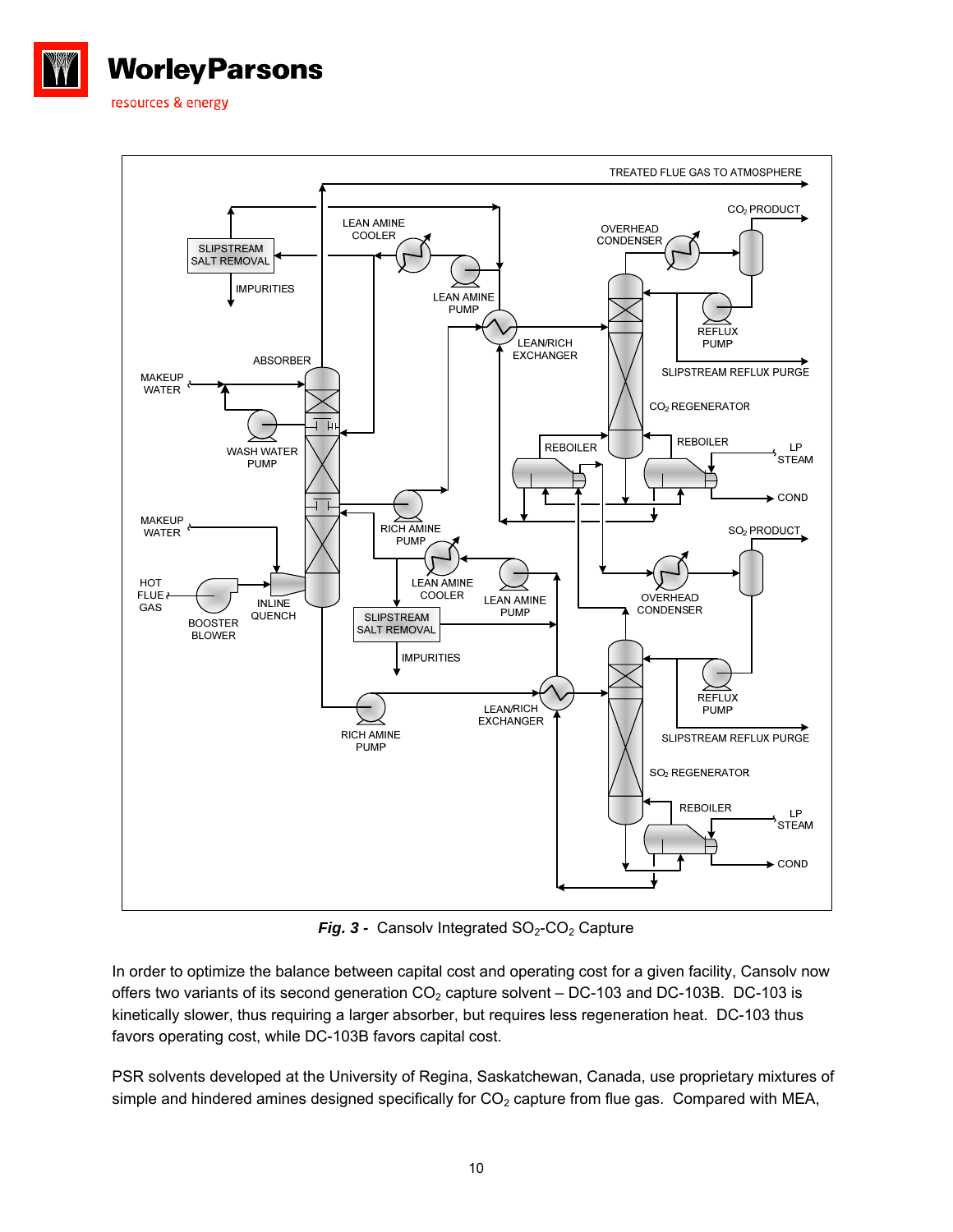

both higher amine concentrations and rich mole/mole loadings are possible. Key features claimed are lower regeneration temperature, lower solvent circulation rate and reduced degradation and corrosion. **[12]** 

Lower solvent circulation rates not only reduce equipment size, but lower the energy for regeneration. PSR solvents require lower circulation rates due to their ability to maximize rich solvent loading, while achieving a leaner amine through better regeneration. Thus, overall working capacity (mole of  $CO<sub>2</sub>$ ) removed / mole of solvent circulated) is higher than that of MEA by 70-130%. *(Table 1)* 

| <b>Solvent</b> | Mole CO <sub>2</sub> / Mole Amine |                     |                      |  |
|----------------|-----------------------------------|---------------------|----------------------|--|
|                | <b>Lean Loading</b>               | <b>Rich Loading</b> | Δ (Working Capacity) |  |
| <b>MEA</b>     | 0.22                              | 0.45                | 0.23                 |  |
| PSR-1          | 0.06                              | 0.60                | 0.54                 |  |
| PSR-2          | 0.16                              | 0.61                | 0.45                 |  |
| PSR-3          | 0.19                              | 0.59                | 0.40                 |  |

|  | <b>Table 1. PSR Working Capacity vs. MEA</b> |  |
|--|----------------------------------------------|--|
|  |                                              |  |

Relative energy requirements are reportedly 55-85% of conventional amines. The ability to regenerate PSR solvents at temperatures 5-10°C (9-18°F) lower than with MEA not only reduces amine degradation, but potentially facilitates process integration by permitting the use of lower pressure steam. **[13]** 

The PSR process is being tested on a 4-tonne/day  $CO<sub>2</sub>$  capture facility at the SaskPower 875 MC lignitefired Boundary Dam Power Station under the auspices of the International Test Centre for  $CO<sub>2</sub>$  Capture (ITC), a consortium of 13 industry and governmental organizations including two Canadian Universities. HTC Purenergy is the technology commercialization partner with ITC.

## *Aqueous Ammonia*

So-called aqueous  $NH<sub>3</sub>$  is in reality ammonium carbonate solution with which CO<sub>2</sub> reacts to form the bicarbonate ostensibly as follows:

$$
(NH_4)_2CO_3 + CO_2 + H_2O \leftrightarrow 2 NH_4HCO_3
$$

According to research by the DOE National Energy Technology Laboratory (NETL) and others, aqueous  $NH<sub>3</sub>$  has the following advantages compared, for example, to generic MEA:

- $\bullet$  Up to twice the CO<sub>2</sub> absorption capacity
- 49-64% less regeneration heat
- 80+% reduction in solvent makeup cost
- Negligible oxidative or thermal degradation, even at much higher regenerator pressures
- Potential integration with  $SO_2$ ,  $NO_x$ , mercury and fly ash removal

However, these conclusions are not universally held. Rochelle **[14]** believes that:

 Such estimates of reduced regeneration heat are optimistic, and that stripping steam requirements might actually be comparable to MEA.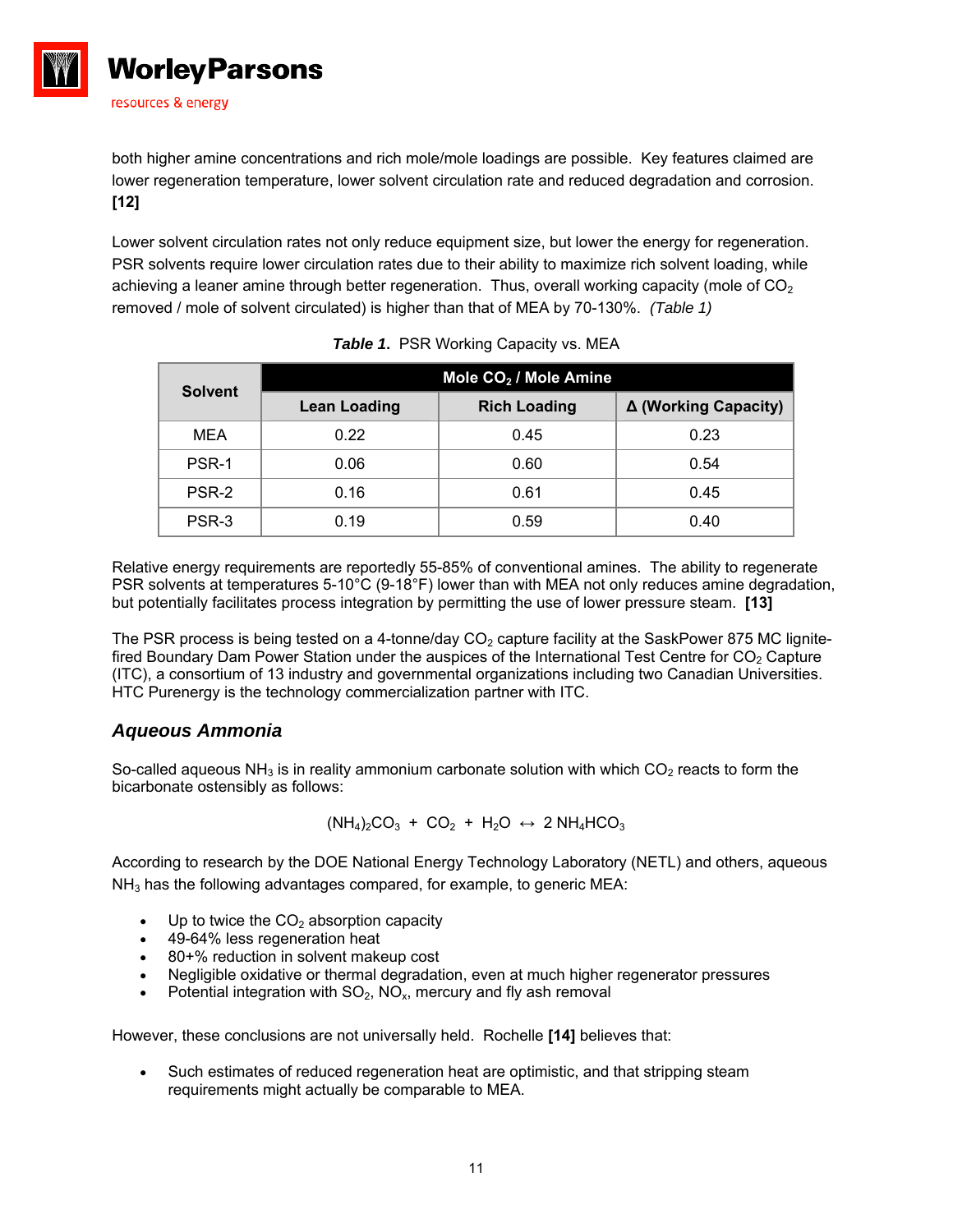

- $\bullet$  CO<sub>2</sub> absorption rates with NH<sub>3</sub> are actually much slower than for MEA, potentially requiring triple the absorber height.
- The high volatility of  $NH<sub>3</sub>$  is a major obstacle, requiring post-absorber scrubbing of sufficient cost and complexity as to negate many of the advantages of  $NH<sub>3</sub>$ .

Process simulations in conjunction with laboratory data by CSIRO concluded that  $CO<sub>2</sub>$  capture from coalfired power plant flue gas will require limiting the  $NH<sub>3</sub>$  concentration to 5 wt-% and absorber temperature to 10 $^{\circ}$ C (50 $^{\circ}$ F) or less to contain NH<sub>3</sub> vapor losses and avoid precipitation of ammonium bicarbonate. Under this scenario, aqueous  $NH<sub>3</sub>$  has overall energy requirements comparable to conventional 30 wt-% MEA. **[15]** 

In any case, a particularly unique feature is ability to operate the stripper at pressures as high as 20-35 barg ( $\sim$  300-500 psig) without thermal degradation, dramatically reducing CO<sub>2</sub> compressor costs. Also as a result,  $NH<sub>3</sub>$  and water evaporation is very small, further reducing energy consumption for heating and cooling.

As mentioned, a fundamental problem with aqueous  $NH<sub>3</sub>$  is its high volatility, raising concerns about toxic emissions. The Alstrom Power Chilled Ammonia Process (CAP) operates the absorber at 0-10°C (32-  $50^{\circ}$ F) to facilitate recovery of NH<sub>3</sub> vapor in the exhaust flue gas, while also increasing CO<sub>2</sub> solubility and reportedly enhancing mass transfer, both of which result in smaller equipment. Alstrom is testing a 35 ton/day chilled-ammonia process at the We Energies Pleasant Prairie Power Plant. **[5]** 

In 2009, American Electric Power commissioned a 270 ton/day chilled-NH<sub>3</sub> demonstration CCS facility at its Mountaineer coal-fired power plant near New Haven, West Virginia USA. Captured  $CO<sub>2</sub>$  is compressed to 140 bar (~ 2000 psi) for injection into porous rock formations 8000 feet (~ 2400 m) deep. **[16]** Whether it uses Alstrom Power technology is unclear.

PowerSpan Corporation's aqueous  $NH<sub>3</sub>$  process, known as  $ECO<sub>2</sub>$ , absorbs  $CO<sub>2</sub>$  at "ambient" temperatures of 25-40°C (77-104°F). Under a 3-year cooperative R & D agreement with NETL beginning in 2004, PowerSpan conducted lab, and later pilot, testing to integrate  $CO<sub>2</sub>$  capture with its established ECO process for  $SO_2$ , NO<sub>x</sub>, mercury and fly ash removal. PowerSpan is currently operating a 20 ton/day CO<sub>2</sub> pilot facility at FirstEnergy's R. E. Burger plant, and plans to commission a larger demonstration facility in 2011.

## *Storage*

While  $CO<sub>2</sub>$  compression levels as low as 70 bar ( $\sim$  1000 psi) are referenced in the literature, upstream pipeline pressures are probably more commonly 140 bar (~ 2000 psi). The critical point is at 31°C (88°F) and 74 bara (1073 psia). By maintaining the temperature at 100°F (38°C) or less, pipeline pressure can drop to, say, 100 bar (~ 1500 psi) before recompression, and the stream retains flow properties approximating a liquid. Typical pipeline specifications are -40° dew point,  $N_2$  < 300 ppmv,  $O_2$  < 40 ppmv, and Ar < 10 ppmv. **[17]**

The  $CO<sub>2</sub>$  is injected into geological formations such as sedimentary rock, depleted oil/gas fields, saline aquifers, unmineable coal seams, etc. at depths greater than 800 m  $($   $\sim$  2600 ft). Proper storage sites will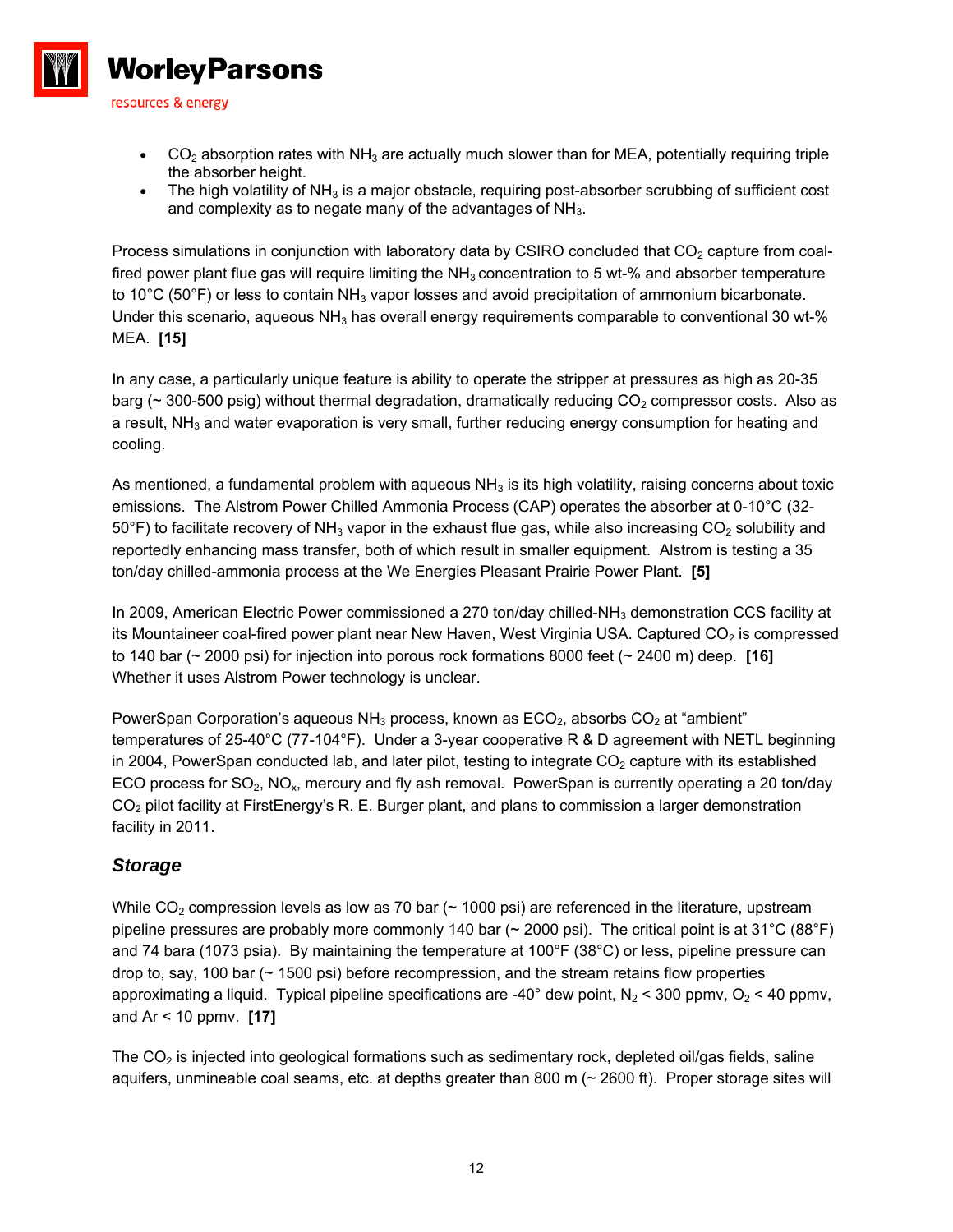

retain  $CO<sub>2</sub>$  without appreciable seepage for tens of thousands of years. Monitoring will be required for decades into the future, undoubtedly combined with techniques to remediate deficiencies.

# *Sulphur Recovery Carbon Footprint*

In terms of global warming, the impact of sulphur recovery on  $CO<sub>2</sub>$  emissions is negligible. In most cases, net CO<sub>2</sub> reduction to any significant extent can only be achieved by reduced tail gas incineration temperatures in the absence of waste heat recovery. Since such reduction is already justified by energy savings, the general lack of emphasis on doing so is puzzling. In the likely event of future mandated  $CO<sub>2</sub>$ reduction and/or carbon tax, greater incentive to conserve fuel will of course result.

In general, thermal oxidation efficiency is a time/temperature function. Based on 1-second residence, nominal thermal oxidation temperatures for various components are summarized in *Table 2.*

| <b>Combustible</b>            | ᅂ             | ∘r                 |  |
|-------------------------------|---------------|--------------------|--|
| CO, H <sub>2</sub>            | $1300 - 1500$ | $\sim$ 700 $-$ 800 |  |
| $H_2S$ , COS, CS2, CH $_3$ SH | $900 - 1000$  | $\sim$ 480 – 540   |  |

*Table 2 -* Nominal TGU Thermal Oxidation Temperatures

It is thus evident that CO limits, if imposed, may well be the governing factor. Many locales still do not impose such limits. For those that do, the limits very often range from 100 to 500 ppmv (typically corrected to 0-3%  $O_2$  in the stack). For a WorleyParsons BSR-Amine Tail Gas Unit (TGU) with fresh cobalt/moly-on-alumina catalyst and an inlet temperature of 550-600°F (288-316°C), residual non-H2S sulphur compounds in the absorber offgas should be as indicated in *Table 3.*

| Contaminant                             | <b>PPMV</b> |
|-----------------------------------------|-------------|
| Carbon monoxide - CO                    | < 200       |
| Carbonyl sulphide - COS                 | ~120        |
| Carbon disulphide $-CS_2$               |             |
| Methyl mercaptan $-$ CH <sub>3</sub> SH |             |

*Table 3 -* Optimum TGU Absorber Emissions

Within reason, normal catalyst activity loss due to hydrothermal aging can be compensated for by increased reactor inlet temperatures. WorleyParsons designs the reactor train for inlet temperatures as high as 700°F (371°C).

There is a general trend toward the use of so-called low-temperature TGU catalysts which permit the use of indirect HP steam reheat in lieu of inline firing of, for example, natural gas or propane, thus limiting reactor inlet temperatures to around 450°F (232°C). The advantages are reduced capital cost, operating simplicity and no risk of catalyst damage from improper air/fuel ratios. However, the hydrolysis reactions responsible for conversion of CO, COS and  $CS<sub>2</sub>$  require higher initiation temperatures than do the hydrogenation of  $SO_2$  and  $S_x$  to  $H_2S$ . Consequently, CO conversion efficiency often suffers, particularly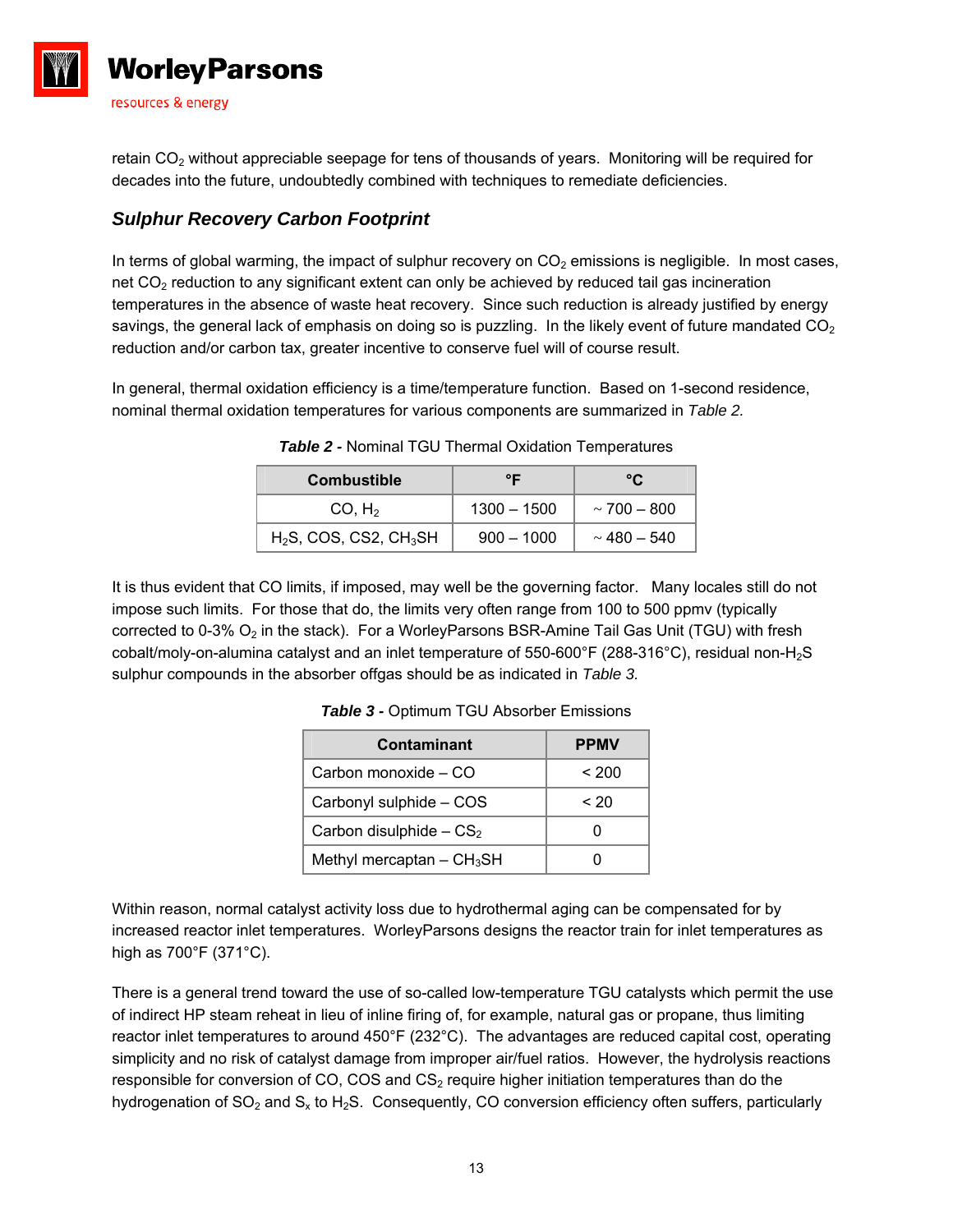

**Worley Parsons** 

resources & energy

as the catalyst ages. If residual CO exceeds emission limits as a result, higher incinerator temperatures are thus required.

With the possible exception of relatively small units, a properly designed TGU will recover waste heat from the reactor effluent to generate LP steam. In the absence of a waste heat boiler on the incinerator, CO conversion in the reactor is thus best maximized if it obviates oxidation of CO in the incinerator. However, equilibrium CO levels in the reactor effluent invariably exceed 100 ppmv, and residual CO will likely be even higher in the event of excessive hydrocarbons in the SRU feed gas, or excessive hydrogen in the tail gas as due to hydrocarbons or  $O_2$  enrichment, since hydrogen is a reaction product of CO hydrolysis.

When thermal oxidation of CO is not required, the mandated incinerator temperature – in the US at least – is probably most commonly 1200°F (649°C). This would appear to be a holdover from pre-TGU days. For TGU tail gas, 900-1000°F (482-538°C) is generally adequate to thermally oxidize the < 200 ppm  $H_2S$ present. However, higher temperatures can require proportionally less fuel once oxidation of tail gas  $H_2$ kicks in.

Catalytic incineration, requiring substantially lower  $H_2S$  thermal oxidation temperatures, has long been popular in Europe, if not the US. WorleyParsons offers Selectox catalyst, an extremely rugged vanadiumoxide-based catalyst with an initiation temperature of 400-500°F (204-260°C) and negligible  $SO_3$ generation.

For thermal oxidation of Claus tail gas, WorleyParsons now also offers the 2-stage Rameshni Catalytic Thermal Incineration (RCTI)<sup>TM</sup> process (patent pending), whereby low-temperature hydrogenation catalyst converts virtually all sulphur to H<sub>2</sub>S while capitalizing on the resultant exotherm to initiate thermal oxidation in the subsequent Selectox stage. *(Figure 4)* 



**Fig. 4 - Rameshni Catalytic Thermal Incineration (RCTI)™**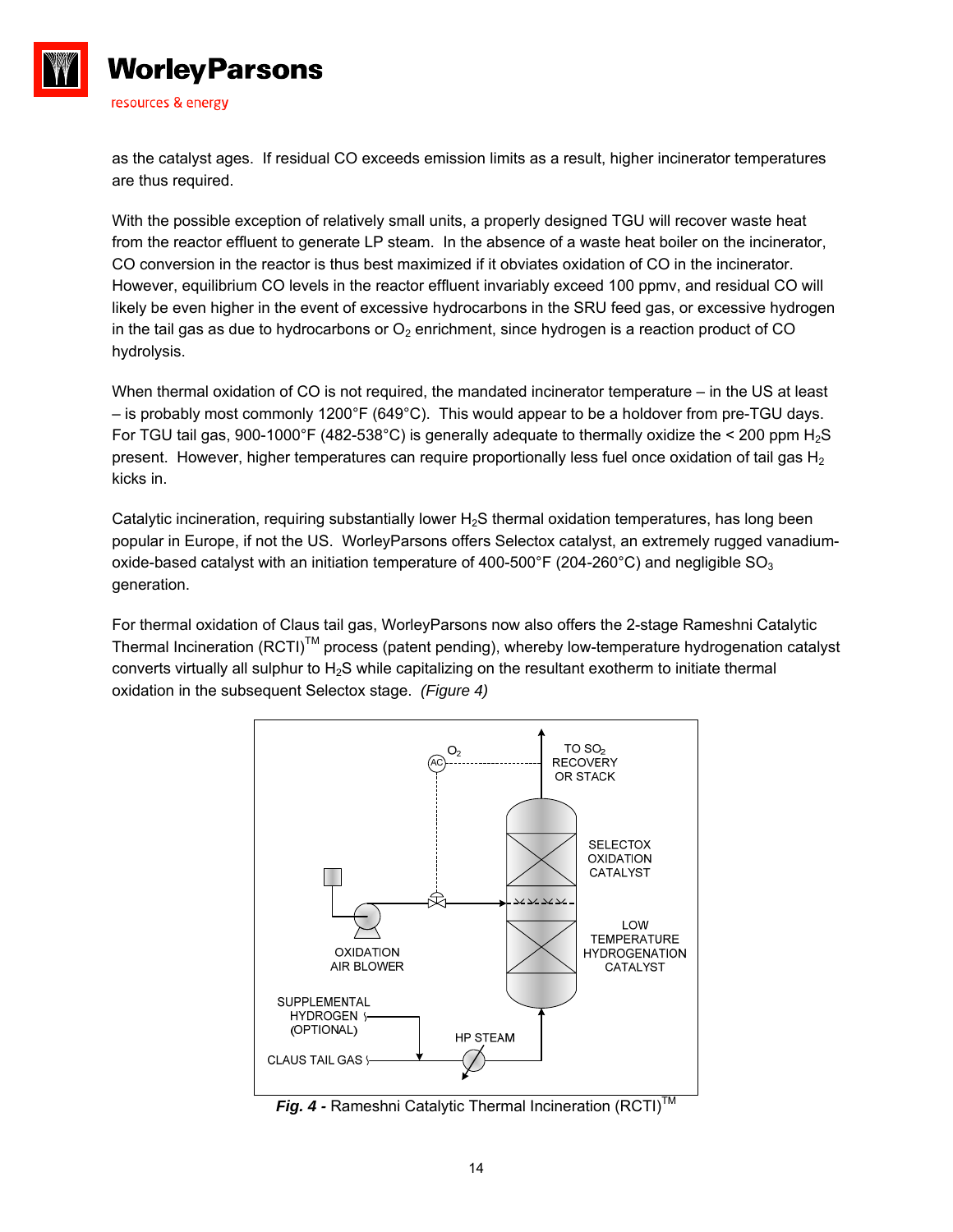

When thermal oxidation of CO is not required, incineration can be completely eliminated by the use of a protonated, or "acid aided," TGU amine such as Dow UCARSOL HS-103 (probably the first such commercial solvent in the 1980s), Ineos GAS/SPEC TG-10, Huntsman MS-300 and ExxonMobil Flexsorb SE+. In simple terms, controlled establishment of heat-stable amine salts lowers the solvent pH to facilitate stripping to lower residual  $H_2S$  to achieve < 10 ppmv  $H_2S$  in the absorber offgas, which also improving H2S selectivity over CO2. **[18]** Again, it is puzzling that the use of protonated amines is not more common in view of the substantial savings in incinerator fuel.

Compared with generic MDEA, for example, treating to  $<$  10 ppmv H<sub>2</sub>S with protonated amines makes cooling the lean solvent to 90-105°F (32-41°C) more important, and regenerator steam demand may be 10-20% higher.

In venting the cold absorber offgas to atmosphere, TGU reactor temperatures and catalyst activity must be sufficiently high to not only shift CO to legal concentrations, but also avoid formation of methyl mercaptan by hydrogenation of  $CS<sub>2</sub>$ . Based on one such incident, less than 40 ppm can result in extremely objectionable downwind nuisance odors. A standby incinerator should be provided to accept off-spec absorber offgas resulting from upsets.

## *References*

- (1) Commission of the European Communities. *Communication from the Commission to the Council, the European parliament, the European Economic and Social Committee and the Committee of the Regions. Limiting Global Climate Change to 2 degree Celsius. The way ahead for 2020 and beyond.* Brussels, 10.1.2007. COM(2007) 2 final, EU: Brussels, Belgium.
- (2) The Intergovernmental Panel on Climate Change. *IPCC Fourth Assessment Report, Working Group III.* 20078, IPCC: Geneva, Switzerland.
- (3) *Carbon Sequestration Technology Roadmap and Program Plan 2006.* DOE / NETL.
- (4) Ciferno J P, Fout T E, Jones A P, Murphy J T. *Capturing Carbon from Existing Coal-Fired Power Plants.* Chemical Engineering Progress, April, 2009.
- (5) Herzog H, Meldon J, Hatton A. *Advanced Post-Combustion CO2 Capture.* Prepared for the Clean Air Task under a grant from the Doris Duke Foundation, April, 2009.
- (6) Herzog H. *An Introduction to CO2 Separation and Capture Technologies.* MIT Energy Laboratory, August, 1999.
- (7) Rochelle G T, Goff G S, Cullinane J T, Freguia S. *Research Results for CO2 Capture from Flue Gas by Aqueous Absorption/Stripping.* The University of Texas at Austin, Austin, Texas USA, presented at the Laurance Reid Gas Conditioning Conference, Norman, Oklahoma USA, February 25-27, 2002.